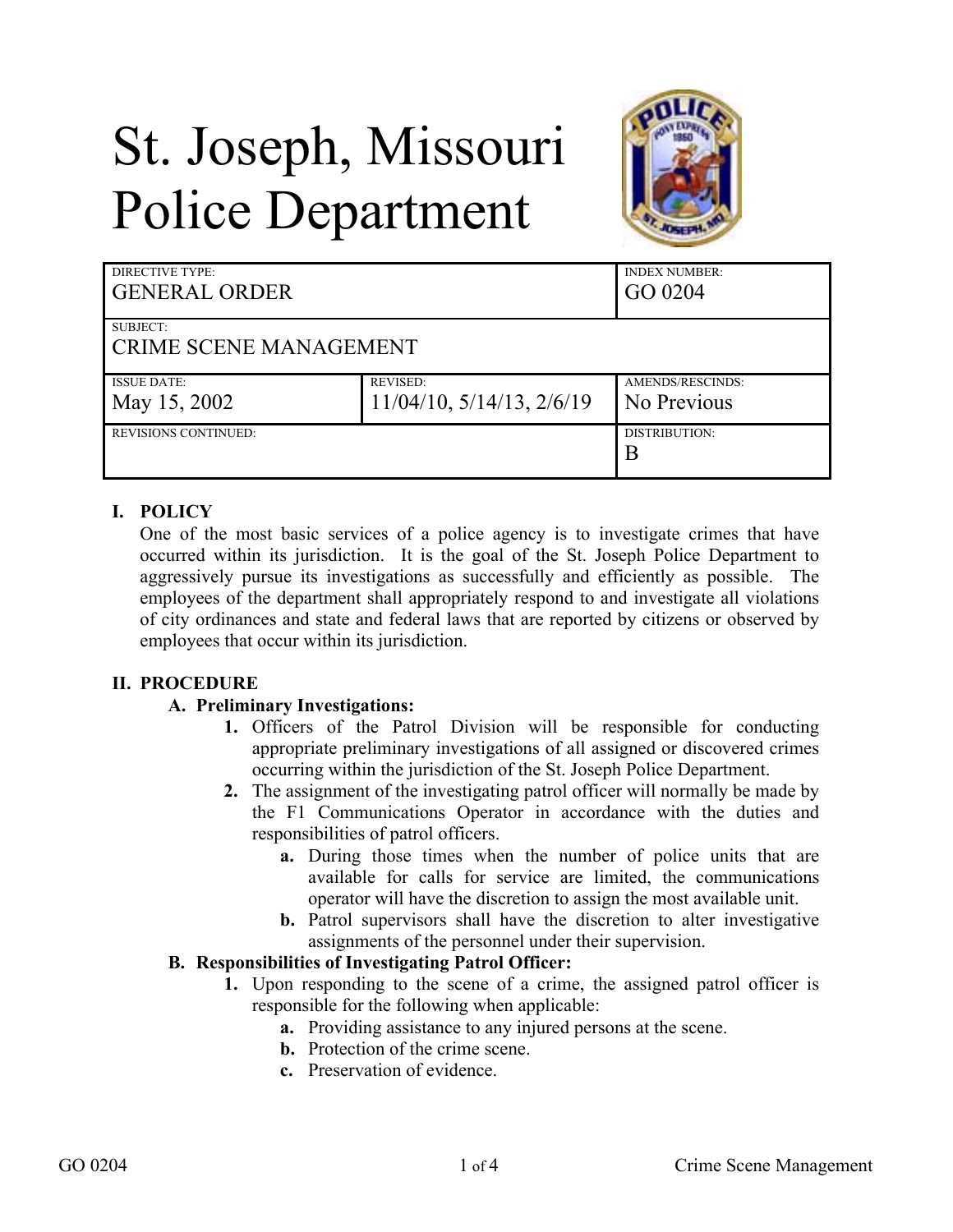- **d.** Observing and noting all conditions and events, including time, temperature, weather conditions, lighting, etc.
- **e.** Preliminary identification and interview of the complainant, the victim of the crime and/or witnesses to the crime.
- **f.** Arrest and interview of suspect if present or near the crime scene (For major crimes refer to Section II.F of this order).
- **g.** Photographing and processing of the crime scene, or requesting properly trained personnel to assist.
- **h.** Search of the crime scene and collection of evidence, or requesting properly trained personnel to assist.
- **i.** Canvass of the neighborhood and/or area.
- **j.** Proper reporting of the investigation and documentation of all investigative activities within the crime scene.
- **k.** Notification of immediate supervisor of serious incidents.
- **l.** Notification of the Buchanan County Medical Examiners Chief Investigator on unattended deaths not of a suspicious nature. If the Chief Investigator cannot be reached the Buchanan County Medical Examiner should be contacted directly. Both contact numbers will be on file in the Communications Center.

## **C. Responsibilities of the Patrol Supervisor:**

- **1.** The patrol officer's supervisor will be notified of any serious crime as soon as possible. The supervisor will be responsible for the overall management of the preliminary investigation and for the smooth coordination of the efforts of department members and other involved law enforcement agencies at the scene.
- **2.** In the case of a homicide, suicide, serious assault, or other crime of serious community impact, the patrol supervisor shall respond to the scene and assume the initial management responsibilities.
- **3.** In the case of critically missing or at-risk persons, the patrol supervisor shall be responsible for ensuring that appropriate resources are allocated for field investigation and search efforts. The supervisor will also be responsible for notification of the appropriate command staff in the event the AMBER plan requires activation.
- **4.** The patrol supervisor shall retain management control of the *preliminary* investigation and integrity of the crime scene until it is completed.
- **5.** The patrol supervisor will coordinate with the detective supervisor if the case warrants that response.
- **6.** The patrol supervisor will be responsible for the assignment of additional patrol personnel to the crime scene.
- **7.** The patrol supervisor shall be responsible for insuring that patrol personnel complete functions related to the incident, including proper documentation.
- **8.** The patrol supervisor shall insure the notification of the watch commander, or in his absence, the Commander of the Patrol Division in appropriate situations.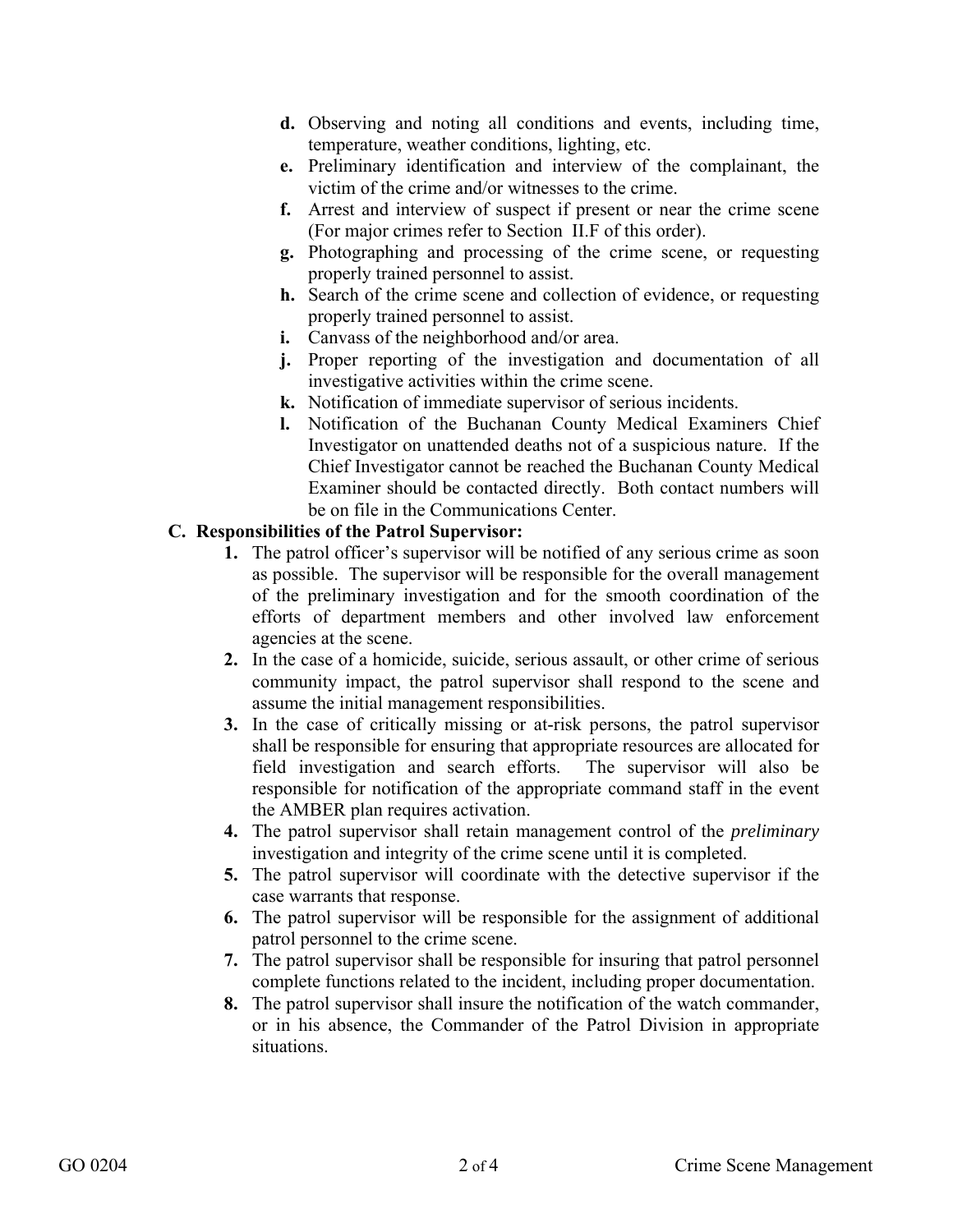# **D. Responsibilities of the Watch Commander:**

- **1.** In the case of serious incidents, the patrol supervisor or their designee shall immediately notify the watch commander. The watch commander will then become the incident commander responsible for the coordination of the efforts of department members and other law enforcement agencies at the crime scene.
- **2.** The incident commander shall be responsible for:
	- **a.** Notification of the Professional Standards Officer if appropriate.
	- **b.** Media releases during the preliminary investigation.
	- **c.** Notification of the Buchanan County Medical Examiners Chief Investigator, if required, and a Crime Scene Investigator is not on scene. If the Chief Investigator cannot be reached the Buchanan County Medical Examiner should be contacted directly. In the case of a death, notification of the family of the victim.
	- **d.** Insure timely notification of the Divisional Commanders and the Chief of Police when required.

# **E. Responsibilities of the Detective Supervisor:**

- **1.** In the case of a serious crime, members of the Detective Division may be requested by the incident commander to initiate an immediate follow-up investigation. A detective supervisor, if available may respond to the scene. If a detective supervisor does respond to the crime scene, they will assume the following responsibilities:
	- **a.** Insure that Crime Scene Investigators adequately process the scene.
	- **b.** Arrange for suspect and witness interviews after initial information is gained at the scene.
	- **c.** Management of the investigative activities of detective division personnel at the scene.
	- **d.** Assume command of the investigation at the time that the preliminary investigation is complete.

# **F. Responsibilities of Detectives**

- **1.** Detectives may respond to a crime scene at which time they will familiarize themselves with all aspects of the preliminary investigation and offer any viable suggestions they may have concerning the investigation to the supervisor in charge of the scene.
- **2.** If a detective is on scene, they shall coordinate all joint investigative efforts involving other divisions through the incident commander or the supervisor in charge.
- **3.** The detective may perform an in-depth interview of potential witnesses that are at or near the crime scene.
- **4.** The detective may perform an in-depth interrogation of suspects believed to be involved in the crime.
- **5.** Detective personnel may obtain a Search Warrant if circumstances of the crime require one. A patrol officer may also do this, should detective personnel not respond.

## **G. Responsibilities of Crime Scene Investigators**